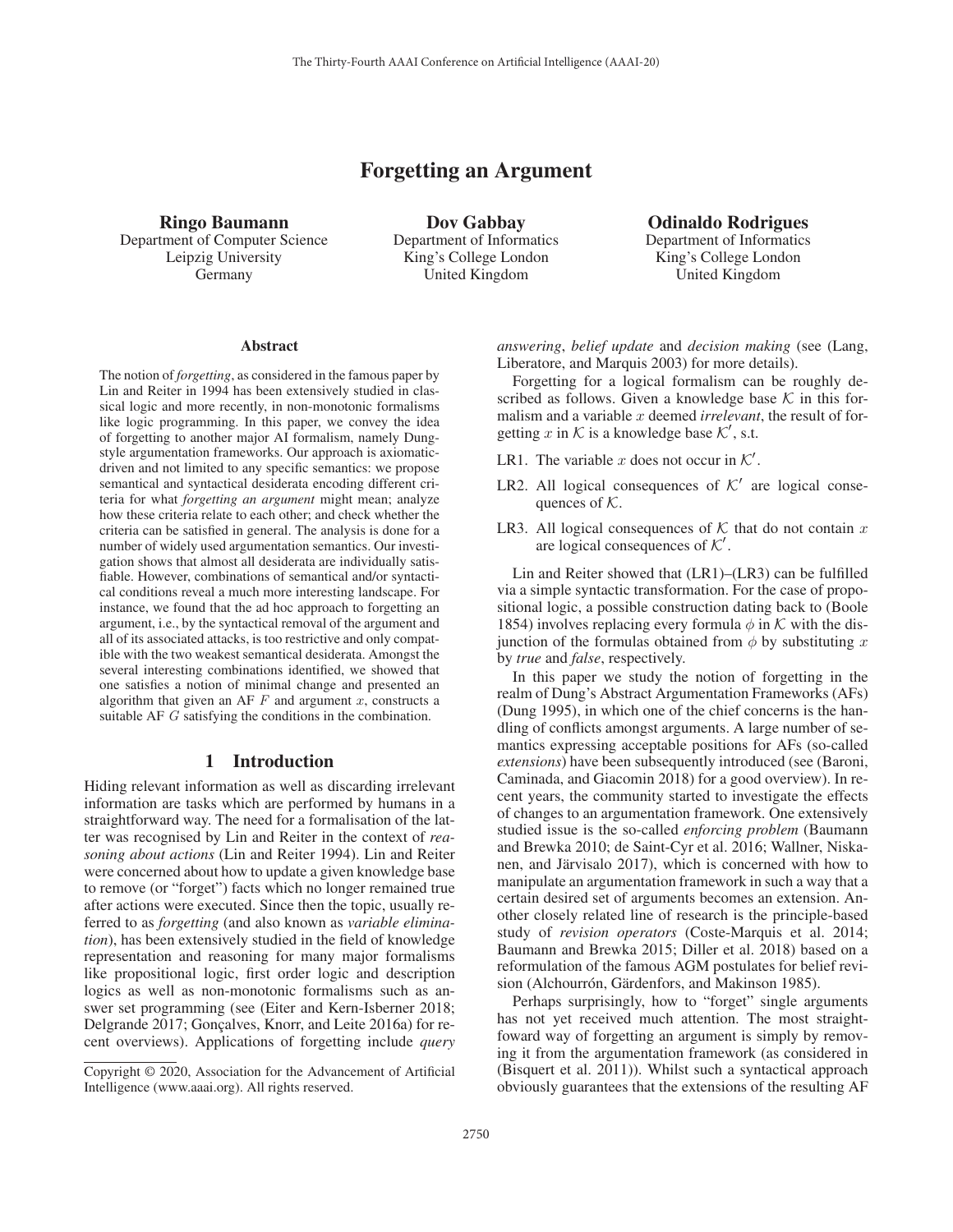will not contain the argument, it leaves the precise semantical relationship between the input and output frameworks unclear. The following motivating examples show some undesired effects of the syntactical removal of arguments and some possible alternatives. For an overview of argumentation semantics and reasoning modes, see Section 2.

Example 1 (Forgetting Everything Credulously Accepted). *The graph below represents two AFs*  $F$  *and*  $F_x$ *, s.t.*  $x$  *is an argument in*  $F$  *but not in*  $F_x$ *. The preferred extensions of*  $F$ are  $\{x, b\}$  and  $\{x, c\}$ *. Hence, b and c are credulously accepted in F. The syntactical removal of* x *guarantees the semantical removal of* x *but has the side-effect that neither the credulous acceptance of* b *nor that of* c *"survive" since F*x*'s sole preferred extension is empty.*



*If we were to delete the argument*  $a_1$  *in addition to*  $x$  *we would preserve the credulous acceptance of* b *and* c *since the preferred extensions of*  $(F_x)_{a_1}$  *would be*  $\{b\}$  *and*  $\{c\}$ *.* 

Example 2 (Forgetting Everything Sceptically Accepted). *F*'s sole preferred extension is  $\{a, x, d_1, d_3\}$ , and hence the arguments  $a, x, d_1,$  and  $d_3$  are all sceptically accepted un*der the preferred semantics. The removal of* x *does not preserve any sceptical acceptance since F*x*'s sole preferred extension is empty. If we were to delete the argument* a *in-*



*stead, we would still be able to forget* x *semantically as well as to preserve the sceptical acceptance of*  $d_1$  *and*  $d_3$ *since the preferred extensions of*  $F_a$  *would be*  $\{b_1, d_1, d_3\}$ *and*  $\{b_2, d_1, d_3\}$ *.* 

Example 3 (Accepting the Unacceptable). *The unique preferred extension of F is* {a, x}*. The syntactical removal of* x *replaces the former extension with* {a, c}*. This means that the removal prevents the acceptance of* x *but yields the sceptical and credulous acceptance of* c *(previously unaccepted).*



*If we were to find an argument* n *which attacked both* x *and* c *and added it to F, then we would end up with the unique preferred extension*  $\{a\} = \{a, x\} \setminus \{x\}$  *which precisely does the job in terms of both acceptance modes.*

The objective of the examples above is not to show how to achieve the syntactical/semantical removal of an argument, as there are multiple possibilities, but rather that we need to reason about possible constraints on the result of the forgetting operation.

The rest of the paper is organized as follows. We provide some background material in Section 2. This is followed by our main contributions, summarised below.

- Inspired by forgetting in other logical formalisms we identify reasonable semantical and syntactical properties for Dung-style AFs, and then show how they relate to each other. (Section 3)
- We then analyze the individual and joint satisfiability of conditions. We consider all 24 suitable combinations of syntactical and semantical criteria and identify that 9 are non-trivial combinations that are simultaneously satisfiable. Moreover, we identify ⊆-minimal sets of conditions that are not simultaneously satisfiable. These unsatisfiable sets represent general restrictions on the simultaneous satisfiablity of forgetting desiderata. (Section 4)
- We then single out one promising combination under one of the most important argumentation semantics, namely the stable semantics, and provide a sound algorithm that given any AF  $F$  will compute an updated AF  $F'$  satisfying the conditions in the combination as well as a particular notion of minimal change to the AF. (Section 5)

The paper concludes with a discussion, comparisons with related work and directions for future work in Section 6.

# 2 Background Argumentation Theory

### Argumentation Frameworks and Semantics

In what follows, we fix an infinite background set  $U$ . An *abstract argumentation framework (AF)* (Dung 1995) is a directed graph  $F = (A, R)$  where  $A \subseteq U$  is a set of arguments and  $R \subseteq A \times A$  represents attacks between them. This means, for  $a, b \in A$ , if  $(a, b) \in R$  we say that a *attacks* b or a is *an attacker of* b. Moreover, a set E *defends* an argument  $a$  if any attacker of  $a$  is attacked by some argument of  $E$ . In this paper we consider finite AFs only and use the symbol  $\mathcal F$ to denote the set all finite AFs. Moreover, for a set  $E \subseteq A$  we use  $E^+$  for  $\{b \mid (a, b) \in R, a \in E\}$  and define  $E^{\oplus} = E \cup E^+$ . Given an AF  $F = (B, S)$ , we use  $A(F)$  to refer to the set B and R(F) to refer to the relation S. For two AFs *F* and *G*, we define the expansion of *F* by *G*, in symbols  $F \sqcup G$ , as expected:  $F \sqcup G = (A(F) \cup A(G), R(F) \cup R(G))$ . Finally, the restriction of an AF *F* to a set of arguments  $C \subseteq U$  is defined as  $F|_C = (A(F) \cap C, R(F) \cap (\tilde{C} \times C)).$ 

An *extension-based semantics*  $\sigma : \mathcal{F} \to 2^{2^{\mathcal{U}}}$  is a function which assigns to any AF *F* a set of sets of arguments  $\sigma(F) \subseteq 2^{A(F)}$ . Each set of arguments  $E \in \sigma(F)$ is considered to be acceptable with respect to *F* and is called a σ-*extension*. The most basic requirements of an extension are called *conflict-freeness* (*cf* ) and *admissibility* (*ad*). Other well-studied semantics include stage (*stg*), stable (*stb*), semi-stable (*ss*), complete (*co*), preferred (*pr* ), grounded (*gr* ), ideal (*il*) and eager (*eg*). The requirements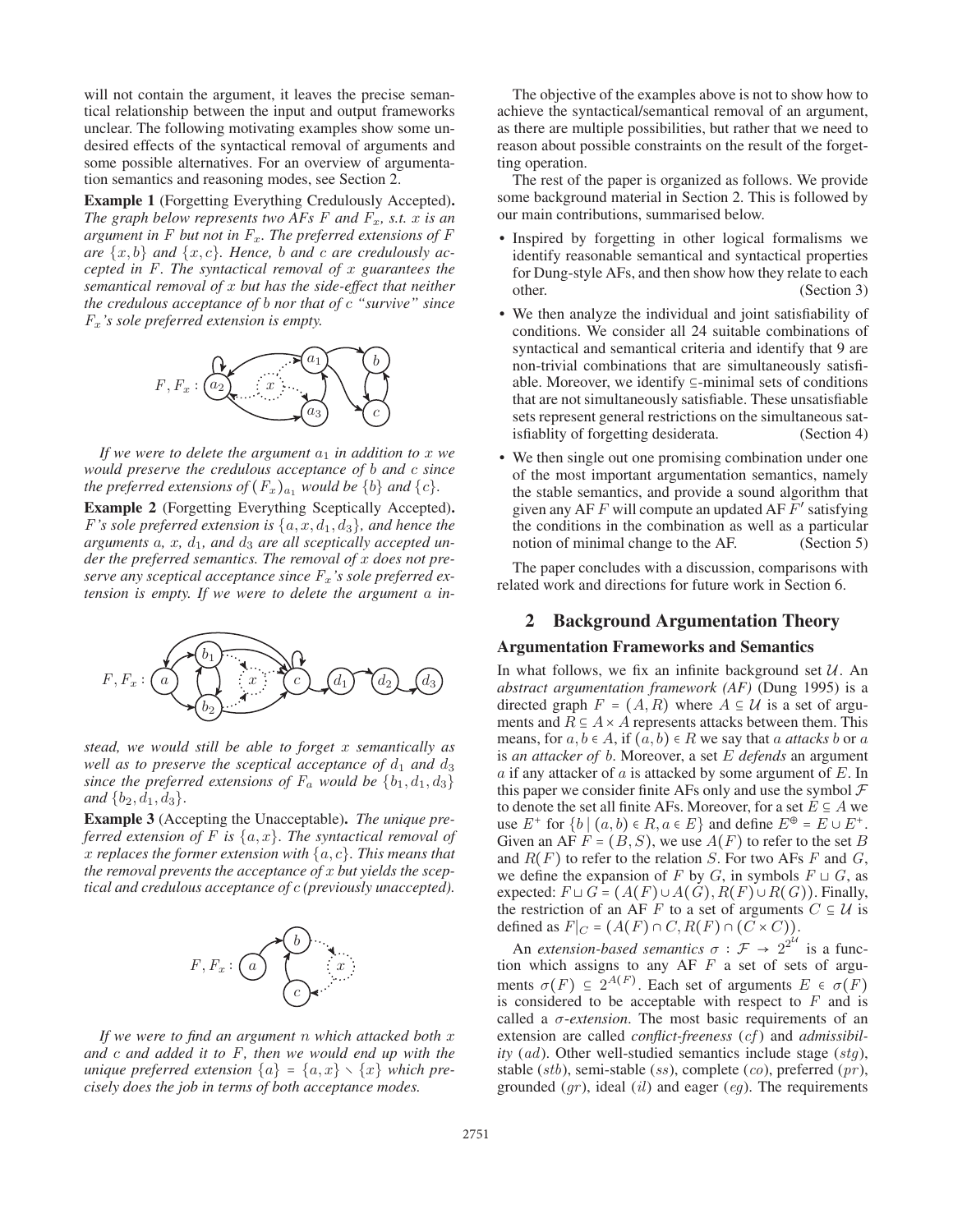of each semantics are summarised below. A recent overview of argumentation semantics can be found in (Baroni, Caminada, and Giacomin 2018).

**Definition 1.** *Let*  $F = (A, R)$  *be an AF and*  $E \subseteq A$ *.* 

- *I.*  $E \in cf(F)$  *iff for no*  $a, b \in E$ ,  $(a, b) \in R$ ,
- *2.*  $E \in ad(F)$  *iff*  $E \in cf(F)$  *and*  $E$  *defends all its elements,*
- *3.*  $E ∈ co(F)$  *iff*  $E ∈ ad(F)$  *and for any*  $a ∈ A$  *defended by*  $E, a \in E$ *,*
- *4.*  $E \in stq(F)$  *iff*  $E \in cf(F)$  *and for no*  $I \in cf(F)$ *,*  $E^{\oplus} \subset \mathcal{I}^{\oplus}$ *,*
- *5.*  $E \in stb(F)$  *iff*  $E \in cf(F)$  *and*  $E^{\oplus} = A$ *,*
- *6.*  $E \in ss(F)$  *iff*  $E \in ad(F)$  *and for no*  $\mathcal{I} \in ad(F)$ *,*  $E^{\oplus} \subset \mathcal{I}^{\oplus}$ *,*
- *7.*  $E ∈ pr(F)$  *iff*  $E ∈ co(F)$  *and for no*  $I ∈ co(F)$ *,*  $E ⊂ I$ *,*
- *8.*  $E \in gr(F)$  *iff*  $E \in co(F)$  *and for any*  $\mathcal{I} \in co(F)$ *,*  $E \subseteq \mathcal{I}$ *,*
- *9.*  $E ∈ i l(F)$  *iff*  $E ∈ co(F)$ *,*  $E ⊆ ∩ pr(F)$  *and there is no*  $\mathcal{I} \in co(F)$  *satisfying*  $\mathcal{I} \subseteq \bigcap pr(F)$  *s.t.*  $E \subset \mathcal{I}$ *,*
- *10.*  $E \in eq(F)$  *iff*  $E \in co(F)$ *,*  $E \subseteq \bigcap ss(F)$  *and there is no*  $\mathcal{I} \in co(F)$  *satisfying*  $\mathcal{I} \subseteq \bigcap ss(F)$  *s.t.*  $E \subset \mathcal{I}$ .

In this paper, we consider the semantics 4–10, that is, the term *considered semantics* is used as a shorthand for the *stage, stable, semi-stable, preferred, grounded, ideal and eager semantics*.

#### Definedness, Acceptance and Realizability

If  $\sigma(F) \neq \emptyset$  for any  $F \in \mathcal{F}$ , then we say that the semantics σ is *universally defined*, otherwise we say that σ *collapses*. All considered semantics are universally defined, with the exception of the stable semantics. This means that there are AFs *F* s.t.  $stb(F) = \emptyset$ . If  $|\sigma(F)| = 1$ , for any  $F \in \mathcal{F}$ , then we say that  $\sigma$  is *uniquely defined*. The grounded, ideal and eager semantics are uniquely defined (cf. (Baumann and Spanring 2015) for an overview).

With respect to the acceptability of arguments, we consider two standard reasoning modes. Given a semantics  $\sigma$ , an AF F, and an argument  $a \in A(F)$ , we say that a is *credulously accepted w.r.t.*  $\sigma$  if  $a \in \bigcup \sigma(F)$  and that a is *sceptically accepted w.r.t.*  $\sigma$  if  $\sigma(F) \neq \emptyset$  and  $a \in \bigcap \sigma(F)$ .

We say that a set of sets  $\mathcal{E} \subseteq 2^U$  is *realizable w.r.t. a semantics*  $\sigma$  if there is an AF *F* s.t.  $\sigma(F) = \mathcal{E}$ . In this paper, we frequently use the facts that for any of the considered semantics a realizable set  $\mathcal E$  has to be a ⊆-antichain and that only the stable semantics may realize  $\varnothing$ , due its ability to collapse (Dunne et al. 2015).

## 3 Desiderata for Forgetting

As already mentioned in Section 1, apart from simply removing an argument and all attacks involving it (Bisquert et al. 2011), the notion of *forgetting* in AFs has never been considered in a principled way as done in (Lin and Reiter 1994) and (Eiter and Wang 2008) for classical logic or logic programming, respectively. We start our investigation by proposing reasonable/desirable properties of a forgetting operation. Given an AF *F* and an argument  $x \in U$ , we use for  $\det_{\sigma}(F, x)$  to denote the set of AFs representing "suit*able" candidate AFs for the result of forgetting the argument*  $x$  *in*  $F$  *under the semantics*  $\sigma$ . Formally, it is a function

for qet<sub> $\sigma$ </sub> :  $\mathcal{F} \times \mathcal{U} \to 2^{\mathcal{F}}$  mapping a pair  $(F, x)$  to a subset forget<sub> $\sigma$ </sub> $(F, x)$  of  $\mathcal{F}$ .

Whenever the semantics  $\sigma$  and the AF *F* are clear from the context, we will omit them and simply speak about *forgetting* x. The notion of *suitability* will be made precise via the following three blocks of desiderata, each considering a different aspect of the problem. We want to emphasize that the following lists do not express any preference amongst the desiderata. In practice, different criteria will apply to different contexts and there may be very good reasons to pick one criterium over another. The first two blocks are semantical in nature: e1–e4 concern the relationship between the old and the new set of extensions of the AF and  $r1-r4$  deal with properties regarding sceptical and credulous reasoning. Finally, s1–s3 are purely syntactical. If a function  $\text{forget}_{\sigma}$ always returns at least one suitable AF *G* w.r.t. desideratum *d* (i.e.  $|$  for get<sub> $\sigma$ </sub> $(F, x)| \ge 1$  for any  $F \in \mathcal{F}$  and  $x \in \mathcal{U}$ ), we say that  $\text{forget}_{\sigma}$  *satisfies* d or that the *desideratum* d *is satisfiable under* σ.

**Desiderata 1.** *Given an AF F and an argument*  $x \in U$ *. For*  $G \in \text{forget}_{\sigma}(F, x)$  *we require:* 

- e1*.*  $\sigma(G) = \{E \setminus \{x\} \mid E \in \sigma(F)\},\qquad$  (Reiter condition)
- e2*.* for any AF H, s.t.  $x \notin A(H)$  we have:  $\sigma(G \sqcup H) =$ {E ∖ {x} ∣ E ∈ σ(*F* ⊔ *H* )}. *(strong Reiter condition)*
- e3.  $\sigma(G) = \{T(E) | E \in \sigma(F) \}$  *with*  $T : \sigma(F) \to 2^U$  *and*<br> $E \mapsto T(E) \subseteq E \setminus \{x\}$  *(weak Reiter condition)* E ↦ T(E) ⊆ E ∖ {x} *(weak Reiter condition)*

e4*.*  $\sigma(G) = \sigma(F) \setminus \{E \mid E \in \sigma(F), x \in E\}$ *(remove "*x*-contaminated" extensions)*

e1 requires that the only argument to be removed from any of the previous extensions is x itself (if x is in the extension). This so-called *Reiter condition* can be strengthened  $(e2)$  or weakened  $(e3)$  as follows.  $e2$  stipulates that the Reiter condition carries over to any future expansion of *F* by an AF  $H$  which does not contain  $x$ .  $e3$  weakens  $e1$  in the sense that it allows other arguments besides  $x$  to be removed from each of the previous extensions. Finally, e4 stipulates that the extensions of the new AF should be exactly those in  $\sigma(F)$  that do not contain x.

**Desiderata 2.** *Given an AF F and an argument*  $x \in U$ *. For*  $G \in \text{forget}_{\sigma}(F, x)$  *we require:* 

| r1. $x \notin \bigcap \sigma(G)$                              | $(x$ is not scept. accepted) |
|---------------------------------------------------------------|------------------------------|
| r2. $x \notin \bigcup \sigma(G)$                              | $(x$ is not cred. accepted)  |
| r3. $\bigcap \sigma(G) = (\bigcap \sigma(F)) \setminus \{x\}$ | (rigid scept. acceptance)    |
| r4. $\bigcup \sigma(G) = (\bigcup \sigma(F)) \setminus \{x\}$ | (rigid cred. acceptance)     |

The first two desiderata  $r1$  and  $r2$  say that the argument  $x$  should not be sceptically (resp., credulously) accepted after it is forgotten.  $r3$  and  $r4$  strengthen  $r1$  and  $r2$ , resp., in the sense that they precisely determine the resulting set of sceptically or credulously accepted arguments, i.e., except for  $x$ , any former argument sceptically (resp., credulously) accepted remains sceptically (resp., credulously) accepted and only those arguments are sceptically (resp., credulously) accepted.

Notice that  $e1-e4$  and  $r1-r4$  do not necessarily enforce the removal of the argument to be forgotten from the AF. They are in nature semantical desiderata and even allow the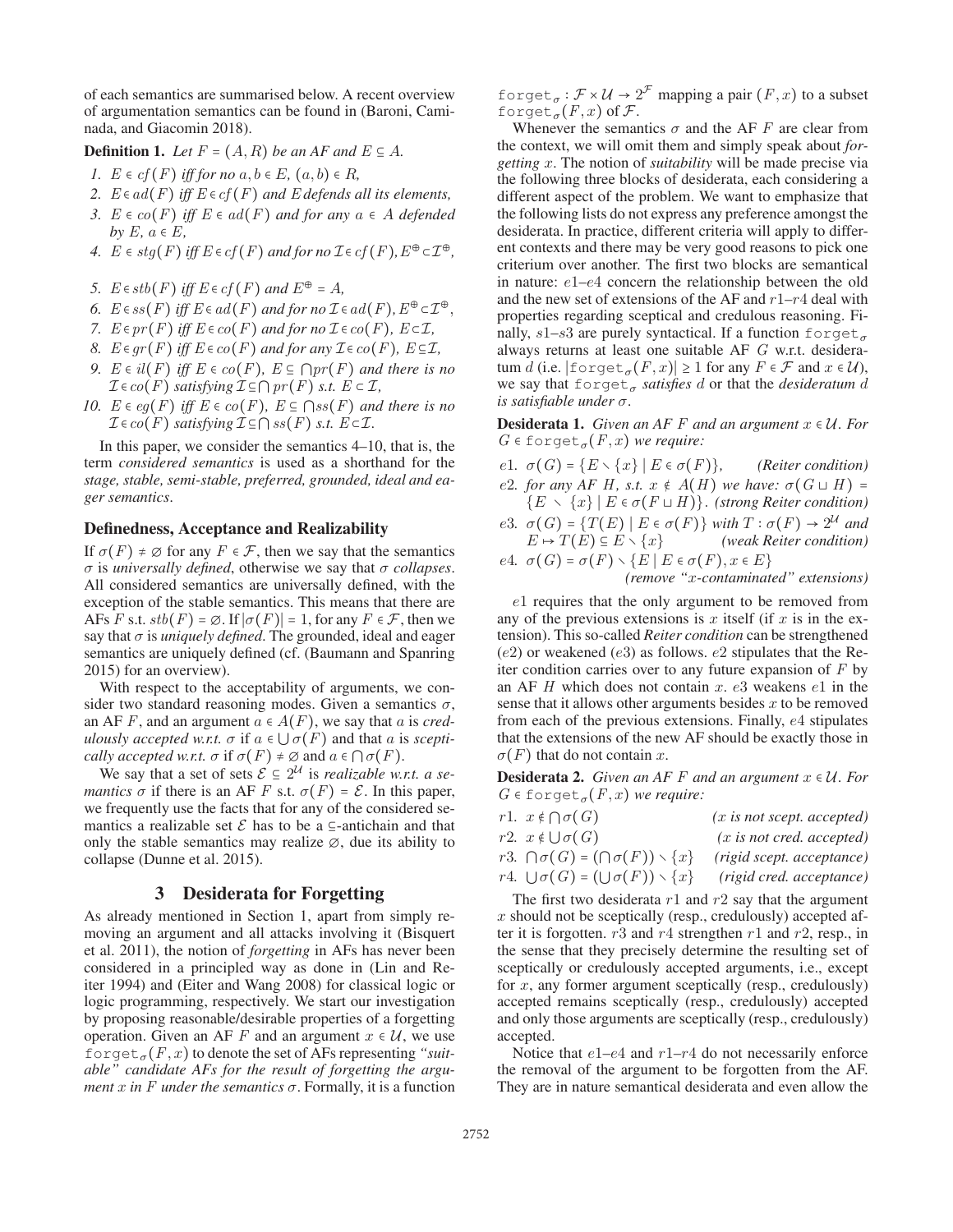potential addition of new arguments. The addition of new arguments is completely reasonable in the context of argumentation because it is what normally happens during a debate, where in general arguments do not simply disappear. Instead, opponents aim to obliterate an adversarial argument by putting forward a new argument that directly or indirectly undermines it (this was illustrated in Example 3). Moreover, from a technical point of view, constructing an AF yielding a given set of extensions  $\mathcal E$  typically requires additional arguments different from those in  $\mathcal E$  (Baumann et al. 2016). However, in practice, it is the context of the application that will determine what criteria are appropriate and we do not express any preference here.

Finally, we present the syntactical desiderata  $s1-s3$ . As before, s1 does not prevent the addition of new arguments, but s2 and s3 do. All of s1–s3 require the actual removal of the argument to forget from the argumentation framework. In the same token as the addition of a new argument, removal of an argument could be justifiable for many reasons, e.g., questions about its legitimacy, the reliability of its source, or inconsistency (in the case of arguments expressed in a logical language).

**Desiderata 3.** *Given an AF F and an argument*  $x \in U$ *. For*  $G \in \text{forget}_{\sigma}(F, x)$  *we require:* 

| sl. $x \notin A(G)$                 | $(x$ is not contained)              |
|-------------------------------------|-------------------------------------|
| s2. $A(G) = A(F) \setminus \{x\}$   | ( <i>precise set of arguments</i> ) |
| s3. $G = F _{A(F) \setminus \{x\}}$ | (rigid AF)                          |

More precisely,  $s1$  only requires that x does not belong to the set of arguments of the new AF. s2 strengthens s1 by requiring that nothing except  $x$  is removed from the set of arguments of the previous AF and no new arguments are added. Neither s1 nor s2 stipulate any conditions on the attack relation. s3 strengthens s2 further by also requiring the preservation of all attacks not involving x.

The previous syntactical conditions become progressively stronger. Indeed there are further relationships between all introduced conditions as shown next.

**Proposition 1.** *For*  $\sigma \in \{stg, stb, ss, pr, gr, il, eg\}$  *and conditions* c *and* c′ *in the diagram below, a path from* c *to* c′ *indicates that any function* forget<sub>σ</sub> *satisfying* c *under*  $\sigma$ *also satisfies* c′ *under* σ*. Moreover, only these relations hold.*



Figure 1: Dependencies

Proof: We start with the valid relations. Since  $A(F|_{A(F)\setminus\{x\}}) = A(F) \setminus \{x\}$  we immediately obtain  $s3 \Rightarrow s2$  and moreover, since  $x \notin A(F) \setminus \{x\}, s2 \Rightarrow s1$ 

holds. Furthermore, since extensions of *G* are necessarily subsets of  $A(G)$ ,  $x \notin A(G)$  implies that  $x \notin \bigcup \sigma(G)$ , and hence  $s1 \Rightarrow r2$ .

If for any AF *H* s.t.  $x \notin A(H)$  we have  $\sigma(G \sqcup H) =$  ${E \setminus \{x\} \mid E \in \sigma(F \sqcup H)} (e2)$ , then taking  $H = (\emptyset, \emptyset)$ gives us  $\sigma(G) = \{E \setminus \{x\} \mid E \in \sigma(F)\}\)$ , so clearly  $e2 \Rightarrow e1$ . Moreover, e1 guarantees e3, if we take  $T(E) = E \setminus \{x\}.$ Thus,  $e1 \Rightarrow e3$ . For any suitable function T,  $\bigcup \{T(E) \mid E \in \mathbb{R}\}$  $\sigma(F)$ }  $\subseteq \bigcup \{E \setminus \{x\} \mid E \in \sigma(F)\}\$  and obviously we have that  $x \notin \bigcup \{E \setminus \{x\} \mid E \in \sigma(F)\}\)$ , so  $e3 \Rightarrow r2$ . Similarly,  $x \notin \bigcup \sigma(F) \setminus \{E \mid E \in \sigma(F), x \in E\}$ , so  $e4 \Rightarrow r2$ .

If  $\sigma(G)$  is non-empty, then  $\cap \sigma(G) \subseteq \bigcup \sigma(G)$ . Hence,  $r2 \Rightarrow r1$  for any of the considered semantics with the exception of *stb*. Finally,  $x \notin (\bigcap \sigma(F)) \setminus \{x\}$  and  $x \notin \mathbb{R}$  $(\bigcup \sigma(F)) \setminus \{x\}$ , and hence  $r3 \Rightarrow r1$  and  $r4 \Rightarrow r2$ .

In order to complete the proof, one would need to show that the non-existence of a path from condition  $c$  to condition c' implies the existence of a function forget<sub> $\sigma$ </sub> satisfying c under  $\sigma$ , but not c'. For example, let  $G = (\emptyset, \emptyset)$  and consider the constant function  $\text{forget}_{\sigma}(F, x) = \{G\}$ . Obviously, forget<sub> $\sigma$ </sub> satisfies s1 as  $x \notin \emptyset = A(G)$ . However, the AF  $F = (\{y\}, \emptyset)$  shows that forget<sub> $\sigma$ </sub> does not satisfy *s*1, since  $A(F) \setminus \{x\} = \{y\} \setminus \{x\} = \{y\} \neq \emptyset = A(G)$ . For space reasons, we will not show all of these cases in this paper.

Whenever there is no path from the condition  $c$  to the condition  $c'$  in the diagram of Figure 1, we will say that  $c'$  *is non-trivial w.r.t.* c. Otherwise we will say that the combination of c and c′ is *trivial*.

## 4 Individual and Combined Satisfiability

Clearly, the *strong Reiter condition* e2 is a very desirable property for any forgetting operation. Its logic programming analogue (so-called *strong persistence*) was firstly introduced in (Knorr and Alferes 2014) and further investigated in (Goncalves, Knorr, and Leite 2016b). They showed that it is not always possible to forget variables from a program while obeying this property. In the same spirit, we start by analysing the individual satisfiability of all conditions from the outset. However, unlike (Gonçalves, Knorr, and Leite 2016b), which concentrated on the study of necessary and sufficient conditions for the satisfiability of strong persistence, we will focus on the simultaneous satisfiability of criteria and possible constructions of forgetting operations.

## Satisfiability of Individual Conditions

The following proposition shows that the majority of the desiderata is individually satisfiable under all semantics considered in this paper.

**Proposition 2.** *Let*  $\sigma \in \{stg, stb, ss, pr, gr, il, eg\}$  *and*  $d \in$ {e3, r1, r2, r3, r4, s1, s2, s3}*. It holds that desideratum* d *is satisfiable under* σ*.*

Proof: In order to prove this assertion it suffices to present a specific function forget<sub> $\sigma$ </sub>, s.t. for any  $F \in \mathcal{F}$  and  $x \in \mathcal{U}$ , there is an AF  $G \in \text{forget}_{\sigma}(F, x)$  fulfilling desideratum  $d$ . By Proposition 1, the satisfiability of  $s3$  implies the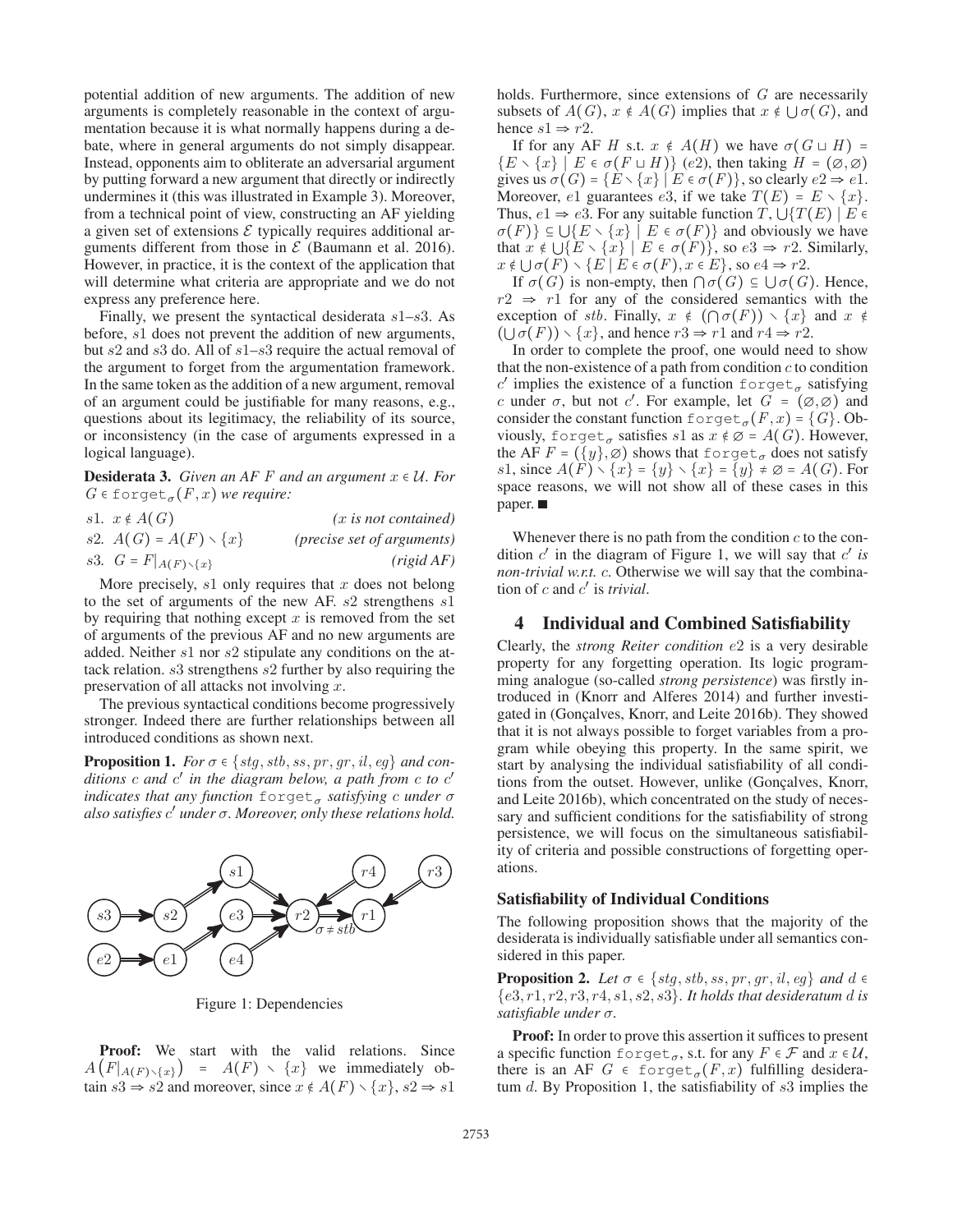satisfiability of s1, s2 and  $r2$  and the satisfiability of  $r3$  implies the satisfiability of  $r1$ . Therefore, it suffices to show that desiderata  $s3$ ,  $r3$ ,  $r4$  and  $e3$  are satisfiable under  $\sigma$ .

(s3): It is easy to see that the AF  $G = F|_{A(F) \setminus \{x\}}$  satisfies s3, and there are no conditions on  $\sigma$ , so s3 is satisfiable under  $\sigma$ .

(r3,r4): Consider the AFs  $G_{r3} = ((\bigcap \sigma(F)) \setminus \{x\}, \emptyset)$ and  $G_{r4}$  =  $((\bigcup \sigma(F)) \setminus \{x\}, \emptyset)$ . We have that  $\sigma(G_{r3})$  =  $\{(\bigcap \sigma(F)) \setminus \{x\}\}\$ and  $\sigma(G_{r4}) = \{(\bigcup \sigma(F)) \setminus \{x\}\}\.$  Recall that for any set  $E, \bigcap \{E\}$  =  $\bigcup \{E\}$  =  $E$ . Hence,  $\bigcap \sigma(G_{r3}) = \bigcap \{ (\bigcap \sigma(F)) \setminus \{x\} \} = (\bigcap \sigma(F)) \setminus \{x\}$  as required. Therefore,  $G_{r3} \in \text{forget}_{\sigma}(F, x)$ , and hence r3 is satisfiable under  $\sigma$ . forget<sub> $\sigma$ </sub> $(F, x)$  =  $\{G_{r4}\}$  can be constructed analogously and proves  $r4$ 's satisfiability under  $\sigma$ .

(e3): If  $\sigma(F) = \emptyset$  we define  $F = G$  and there is nothing to show. Otherwise,  $\sigma(F) = \{E_1, ..., E_n\}$  for some natural number *n*. Define  $G_{e3} = (\bigcap_{1 \leq i \leq n} E_i \setminus \{x\}, \emptyset)$ . We have  $\sigma(G_{e3}) = {\bigcap_{1 \le i \le n} E_i \setminus \{x\}\big}.$  This means, we consider the constant function  $T(E) = \bigcap_{1 \leq i \leq n} E_i \setminus \{x\}$ . Obviously,  $\bigcap_{1 \leq i \leq n} E_i \setminus \{x\} \subseteq E_j \setminus \{x\}$  for any  $1 \leq j \leq n$  proving the satisfiability of  $e3$  under  $\sigma$ .

Condition e1 can only be satisfied under certain semantics.

**Proposition 3.** *Given*  $\sigma \in \{qr, il, eq\}$ ,  $\tau \in \{stb, stq, ss, pr\}$ . *Desideratum*  $e1$  *is satisfiable under*  $\sigma$ *, but not under*  $\tau$ *.* 

**Proof:** The satisfiability of  $e1$  under  $\sigma$  is quite straigthforward. The semantics gr, il and eg have a unique extension. So let  $\sigma(F) = \{E\}$ . Then the function forget<sub> $\sigma(F, x)$ </sub> =  $\{(E \setminus \{x\}, \emptyset)\}\)$  does the job.

In order to show e1's unsatisfiability under  $\tau$  we use the representational limits of the considered argumentation semantics *τ*. Consider the AF *F*  $({a, b, x}, {a, x}, (x, a))$ , with  $\tau(F) = {a, b}, {x, b}.$ For the Reiter condition e1 to be satisfied, a candidate AF *G* would have to have  $\tau(G) = \{\{a,b\},\{b\}\}\$ , but this is not possible, since  $\tau(G)$  does not happen to be a  $\subseteq$ -antichain and hence cannot be realized w.r.t.  $\tau$ . Therefore, forget<sub> $\tau$ </sub> $(F, x) = \emptyset$ , so e1 is not satisfiable under  $\tau$ .

Proposition 4 shows that the strong Reiter condition e2 is unsatisfiable for any of the considered semantics, and it is hence arguably too strong.

**Proposition 4.** Let  $\sigma \in \{stg, stb, ss, pr, gr, il, eg\}$ . Condi*tion* e2 *is unsatisfiable under* σ*.*

Proof: From Proposition 1, we know that the satisfiability of e2 under semantics  $\sigma \in \{stg, stb, ss, pr\}$  implies the satisfiability of e1 under semantics  $\sigma \in \{stg, stb, ss, pr\}.$ But by Proposition 3, e1 is not satisfiable under semantics  $\sigma \in \{stg, stb, ss, pr\}$ . Therefore, e2 is also not satisfiable under semantics  $\sigma \in \{stg, stb, ss, pr\}.$ 

Consider a semantics  $\sigma \in \{gr, il, eg\}$  and the AF  $F = (\{a, x\}, \{(x, a)\})$ . Striving for a contradiction we assume the existence of an AF *G*, s.t. for any AF *H* with  $x \notin A(H)$  we have:  $\sigma(G \sqcup H) = \{E \setminus \{x\} \mid E \in \sigma(F \sqcup H)\}.$ Let us consider first  $H_1 = (\{a, b\}, \{(a, b)\})$ .  $\sigma(F \sqcup H_1) = \{\{x, b\}\}\$ . Consequently,  $\sigma(\widetilde{G} \sqcup \widetilde{H}_1) = \{\{\widetilde{b}\}\}\$ . Since  $\{b\}$  has to be admissible in  $G \sqcup H_1$ , we have that

 $(b, b) \notin R(G)$  (due to conflict-freeness) and moreover,  $(b, a) \in R(G)$  (due to defence). Furthermore,  $a, b \in A(G)$ follows.

Consider now  $H_2 = (\{a\}, \{(a, a)\})$ . Thus,  $\sigma(F \sqcup H_2) =$  $\{\{x\}\}\$ implying that  $\sigma(G \sqcup H_2) = \{\emptyset\}$ . Since  $\{b\}$  is not admissible in  $G \sqcup H_2$  we deduce that there is a further argument  $c$  attacking  $b$  without being counterattacked. Note that the argument  $c$  cannot coincide with  $a$  since we already know that  $(b, a) \in R(G)$ . This means, we further conclude  $c \in A(G)$ ,  $(c, b) \in R(G)$  (attacker) and  $(b, c) \notin R(G)$  (not counterattacked).

Finally, let us consider again  $H_1$ . We already know that  $\sigma(G \sqcup H_1) = \{\{b\}\}\$  which cannot be true since  $\{b\}$  does not defend itself against  $c$ . This is a contradiction!

The last proposition of this section is about the removal of extensions. It turns out that the elimination of extensions containing a given argument can be only successfully accomplished under the stable semantics.

**Proposition 5.** *Given*  $\sigma \in \{stb\}$ ,  $\tau \in \{stg, ss, pr, gr, il, eg\}$ . *Condition* e4 *is satisfiable under*  $\sigma$ *, but not under*  $\tau$ *.* 

**Proof:** The satisfiability of  $e4$  under the stable semantics is an immediate consequence of Proposition 8 (see its proof for more details). All of the other semantics  $\tau$  do not possess witnessing functions forget<sub>r</sub> because they are all universally defined. In case of the AF  $F = (\{x\}, \emptyset)$  the condition e4 would require the realizability of the empty set of extensions. Consequently, forget<sub> $\tau$ </sub> $(F, x) = \emptyset$  proving the unsatisfiability of  $e4$  under  $\tau$ .

Due to limitations in space we will omit all subsequent proofs with the exception of the proof of Proposition 8, which is required by the above proof.

### Combining Syntactical and Semantical Conditions

We have seen from Figure 1 that the satisfiability of some conditions imply the satisfiability of others. For example, the satisfiability of  $s3$  implies the satisfiability of  $s2$ . This means that the combination  $\{s2, s3\}$  is also satisfiable (recall we called these combinations trivial). We now consider the satisfiability of some *non-trivial* combinations.

Proposition 6 shows the compatibility of all combinations of a semantical and syntactical condition. The strongest syntactical condition s3 is incompatible with most of the semantical conditions and can only be trivially combined with  $r1$ and  $r2$  (for forgetting x under sceptical and credulous reasoning, respectively).

Its weaker counterpart s2, which unlike s3 does not constrain the attack relation, can however be combined with all reasoning conditions  $r1-r4$ . The weakest syntactical condition s1 can in addition satisfy the weak Reiter condition e3 under any of the considered semantics as well as condition e4 (the forgetting of extensions containing the argument to forget) under the stable semantics. Under the grounded, ideal and eager semantics, s1 and s2 can also be combined with  $e1$ , and  $s2$  can be combined with  $e3$ .

Proposition 6. *Figure 2 summarizes the compatibility under semantics*  $\sigma \in \{stg, stb, ss, pr, gr, il, eg\}$ . A " $\checkmark$ "/" $\times$ "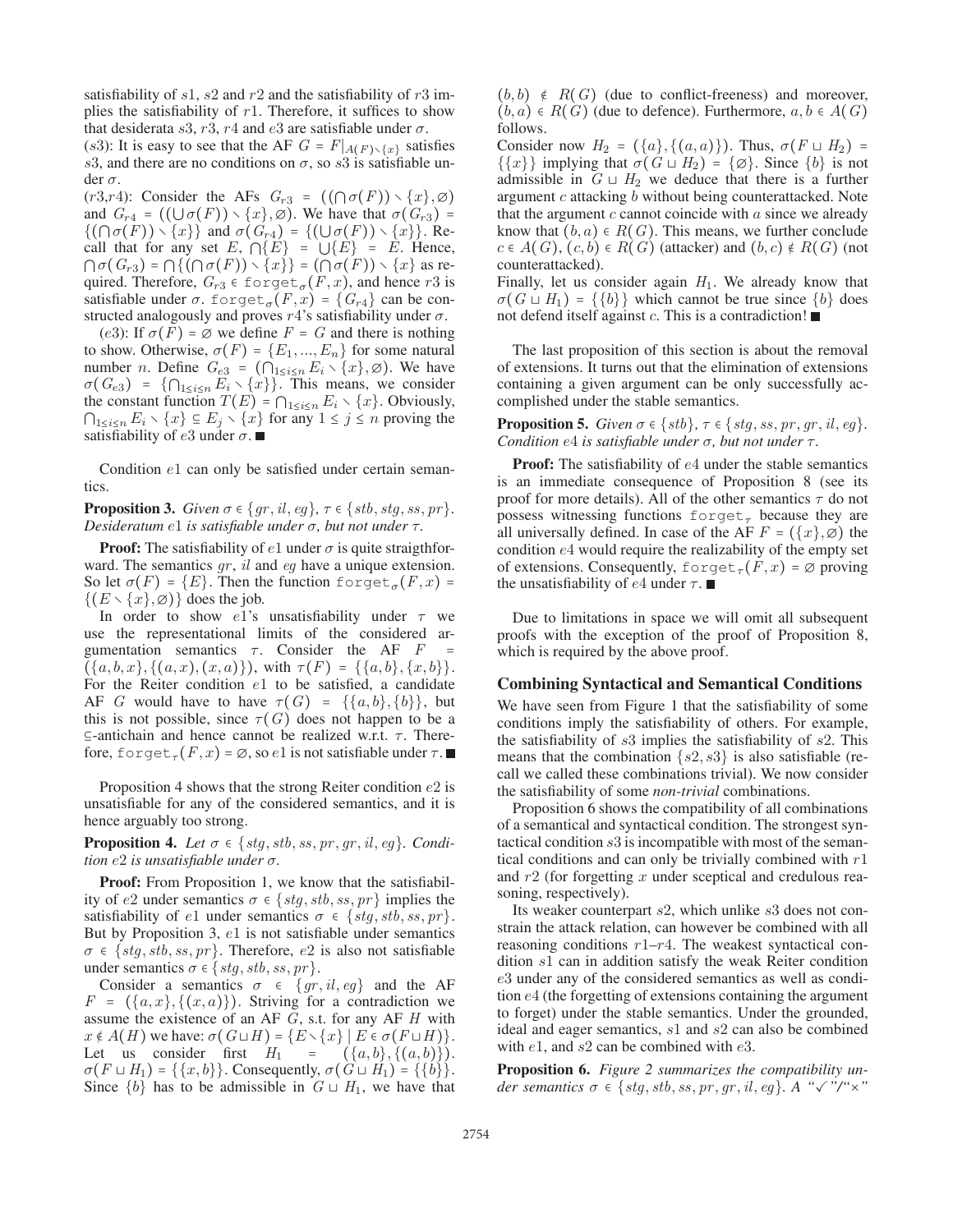*in cell (*l*,*c*) indicates whether or not the conditions in line* l *and column* c *are simultaneously satisfiable under* σ*. The symbol "*τ*" restricts the satisfiability to the semantics gr , il and eg and the symbol stb to the stb semantics only, respectively. The combinations in a dark background are trivial.*

|             |  | $r2 \mid r3 \mid r4 \mid e1 \mid e2 \mid e3 \mid$ |        |  |          |
|-------------|--|---------------------------------------------------|--------|--|----------|
| $-$ Q I $-$ |  |                                                   | $\tau$ |  | $_{stb}$ |
|             |  |                                                   |        |  |          |
|             |  |                                                   |        |  |          |

Figure 2: Compatibility of syntactical/semantical conditions

#### Limits of Non-trivial Combinations

A subsequent question is whether one may add further criteria to a compatible syntactical and semantical combination taken from Figure 2. It turns out that there are serious inherent restrictions applying to any semantics. More precisely, there are minimal sets of criteria that cannot be simultaneously satisfied.

Proposition 7. *No set of conditions in the set* UNSAT =  $\{\{e2\}, \{e4, e1\}, \{e4, e3\}, \{e4, r3\}, \{e4, r4\}, \{r3, r4\}\}\$ *is satisfiable under any of the considered semantics.*

We already know from Proposition 6 that  $e4$  is not compatible with s2 or s3 and it is only compatible with s1 under the stable semantics. The proposition above goes one step further to state that e4 is not compatible with any form of the Reiter conditions e1, e2 and e3 (e2 being itself independently unsatisfiable, by Proposition 4). In addition, the proposition states that e4 is not compatible with the rigid forms of sceptical and credulous acceptance  $r3$  and  $r4$ , respectively. Finally, the proposition also states that in the forgetting of an argument  $x$ , it is not possible to simultaneously preserve both the sceptical and credulous acceptances of all other arguments. As a corollary we have that no superset of any of the sets of conditions in UNSAT is satisfiable either.

### 5 Construction Method

The choice of the combination of the conditions depends on the particular application in mind. In this section we illustrate how to construct a desired forgetting operation for one selected combination dealing with the popular stable semantics. The investigation of the construction of other valid combinations is left for future work. Before showing the construction method, we discuss the principle of *vacuity* which is a well-known concept in belief contraction (Alchourrón, Gärdenfors, and Makinson 1985). Roughly speaking, the axiom of vacuity requires that a knowledge base is left untouched by any contraction by a belief that is not included in it. In the context of the forget operation, the vacuity principle requires that the intial AF *F* is not changed if the argument x to forget *is irrelevant* to the imposed conditions. This of course may mean different things. We consider the following principles: that  $x$  is not sceptically (resp. credulously) accepted in  $F$ ; and that x is not contained in  $A(F)$  at all.

**Desiderata 4.** *Given an AF F and an argument*  $x \in U$ *. For*  $G \in \text{forget}_{\sigma}(F, x)$  *we require:* 

| v1. If $x \notin \bigcap \sigma(F)$ , then $F = G$ . | (scept. vacuity)   |
|------------------------------------------------------|--------------------|
| v2. If $x \notin \bigcup \sigma(F)$ , then $F = G$ . | (cred. vacuity)    |
| v3. If $x \notin A(F)$ , then $F = G$ .              | (argument vacuity) |

We have already shown that Desiderata s1 and e4 are simultaneously satisfiable under the stable semantics (Proposition 6). On top of  $s1$  and  $e4$ , we could choose to add one of the vacuity conditions  $v1-v3$ . However, it turns out that  $v1$  and  $v2$  are too strong. This can be seen as follows: If  $x \in A(F)$ , but it is not sceptically or credulously accepted in *F*, then v1 and v2 would force  $F = G$ , and hence  $x \in A(G)$ , violating s1. This means, the only viable option would be  $v3$ . Although we do not explore this issue further in this paper, v1 and v2 are indeed compatible with some other nontrivial combinations.

Algorithm 1 shows how a function  $f$ orget  $_{sth}$  that simultaneously satisfies s1, e4 and v3 can be constructed.

|                  | <b>Algorithm 1:</b> Construct $G \in \text{forget}_{\text{stb}}(F, x)$         |
|------------------|--------------------------------------------------------------------------------|
|                  | <b>Input</b> : AF F; argument $x \in \mathcal{U}$                              |
|                  | <b>Output:</b> AF G satisfying $\{s1,e4,v3\}$                                  |
| 1                | <b>Function</b> compute $\mathcal{G}(F, x)$                                    |
| $\overline{2}$   | if $x \notin A(F)$ then $G \leftarrow F$ ;                                     |
| 3                | else                                                                           |
| $\boldsymbol{4}$ | $G_0 \leftarrow F _{A(F) \setminus \{x\}};$                                    |
| 5                | $A = A(G_0); R \leftarrow R(G_0);$                                             |
| 6                | <b>for<br/>each</b> $E_i \in stb(G_0) \setminus stb(F)$ do                     |
| 7                | Let $a_i$ be a fresh argument s.t.                                             |
|                  | $a_i \notin A(F) \cup A;$                                                      |
| 8                | $A \leftarrow A \cup \{a_i\}; R \leftarrow R \cup \{(a_i, a_i)\}\$             |
| $\boldsymbol{Q}$ | <b>foreach</b> $y \in \bigcup stb(G_0) \setminus E_i$ <b>do</b>                |
| 10               | $\left\{ \begin{array}{c} R \leftarrow R \cup \{(y,a_i)\};\end{array} \right.$ |
| 11               | $G \leftarrow (A, R);$                                                         |
| 12               | return $G$ ;                                                                   |

Before formally proving that Algorithm 1 indeed does what promised we start with an exemplifying run.

Example 4. *Consider the AF F whose restriction to*  $\{a, b, c, d, e\}$  *results in*  $G_0$ *. stb*(*F*) =  $\{\{b, x, e\}, \{a, c, d\}, \{a, c, e\}\}$  and  $stb(G_0)$  =  $\{\{b, e\}, \{b, d\}, \{a, c, d\}, \{a, c, e\}\}.$  *Since*  $stb(G_0) \sim$  $stb(F) = \{\{b, e\}, \{b, d\}\} = \{E_1, E_2\}$  *the algorithm goes through the loop in lines 6–10 twice.*

Let  $n_1$  be the fresh argument chosen for  $E_1$  *(line 7).* We *obtain*  $A = \{a, b, c, d, e, n_1\}$  *and*  $R = R(G_0) \cup \{(n_1, n_1)\} \cup$  $\{(a, n_1), (c, n_1), (d, n_1)\}\$  *(lines 8 and 9–10), depicted in*  $G_1$ *. Proceeding to*  $E_2$ *, we take the new argument*  $n_2$ *. As before, this cycle sets*  $A = \{a, b, c, d, e, n_1, n_2\}$  *and*  $R =$  $R ∪ { (n<sub>2</sub>, n<sub>2</sub>), (a, n<sub>2</sub>), (c, n<sub>2</sub>), (e, n<sub>2</sub>)}$  *as shown in*  $G<sub>2</sub> =$  $(A, R)$  which is returned by the function as the AF  $G$ *(lines 11 and 12). Note that*  $stb(G) = \{\{a, c, d\}, \{a, c, e\}\}\$ *as required.*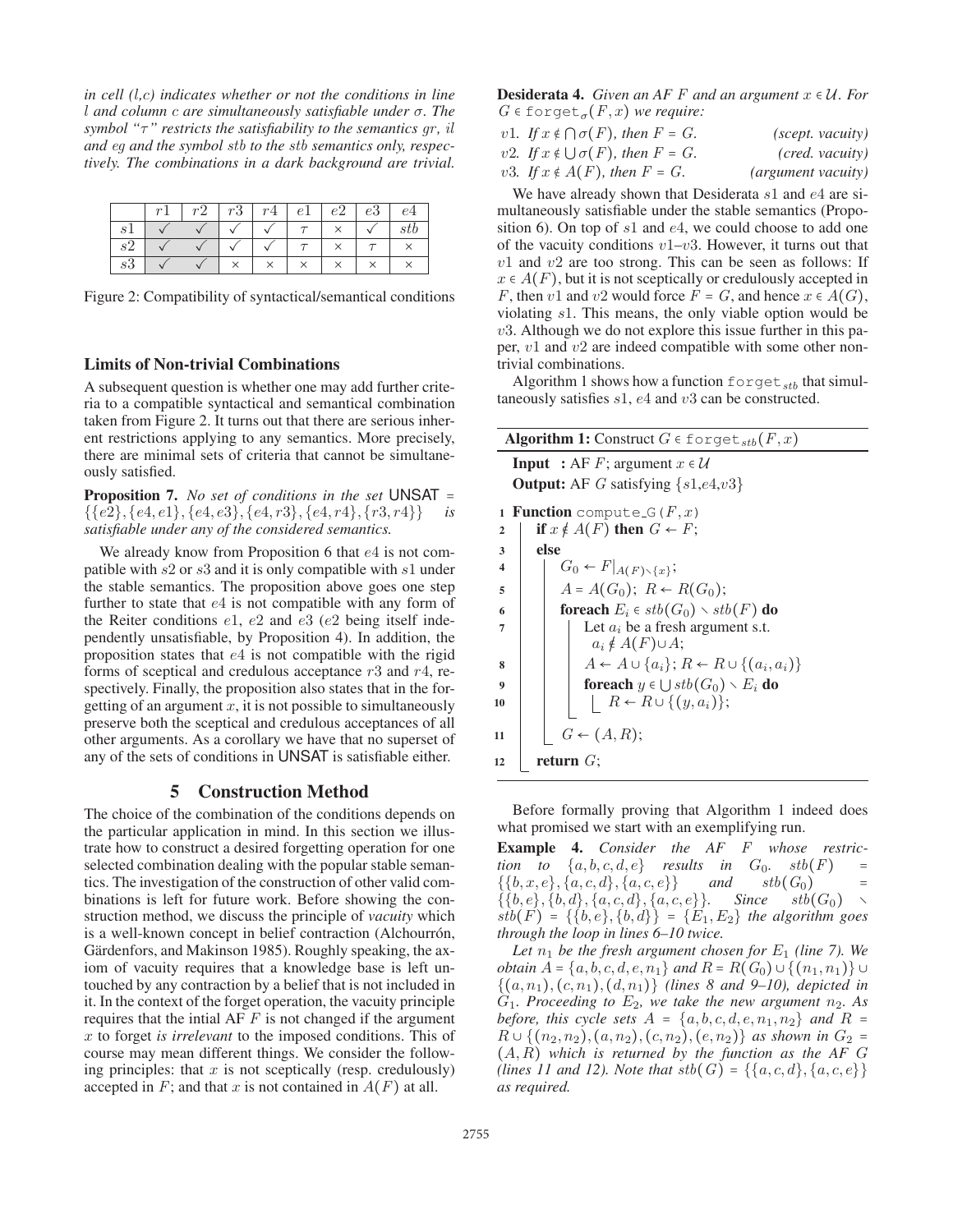

**Proposition 8.** Let  $G = \text{compute\_G}(F, x)$ . Then G satis*fies conditions* s1*,* e4 *and* v3 *under the stable semantics.*

**Proof:**  $s1$  is satisfied by the construction of  $G$  in Algorithm 1, lines 4–11. Moreover, condition  $v3$  is ensured by line 2. The proof that G also satisfies  $e4$ , i.e.,  $stb(G)$  =  $stb(F) \setminus \{E \mid E \in stb(F), x \in E\}$  mainly relies on two wellknown properties listed below.<sup>1</sup> Let us consider the disjoint union  $\overline{stb(F)} = \mathcal{E}_{\overline{x}} \cup \mathcal{E}_x$ , where  $\mathcal{E}_{\overline{x}} = \{E \in stb(F) \mid x \notin E\}$ and  $\mathcal{E}_x = \{E \in stb(F) \mid x \notin E\}.$ 

- 1. Preservation of extensions not containing  $x$ . Given an AF *F* and its restriction  $F|_{A(F) \setminus \{x\}}$ . We have  $\mathcal{E}_{\bar{x}} \subseteq$ *stb*  $(F|_{A(F) \setminus \{x\}})$ .
- 2.Elimination of single extensions. For any *H* and any  $E \in stb(H)$  we have  $stb(H') = stb(H) \setminus \{E\}$  where  $A(H') = A(H) \cup \{n\}$  and  $R(H') = R(H) \cup \{(a, n) | a \in$  $(\bigcup$ *stb* $(H) \cup \{n\}) \setminus E$  for a fresh argument *n*, i.e. *n*  $\notin$ A(*H* ).

Given these two points, it is easy to see that *i)* any additional occurring stable extension  $E_i$  of  $G_0$ , i.e. an  $E_i$  that is not stable in F will be removed (lines 6–10) and *ii)* every stable extension in  $\mathcal{E}_{\bar{x}}$  is preserved as a stable extension of G. This is because  $\mathcal{E}_{\bar{x}} \subseteq stb(G_0)$  and for every addition of a new argument  $n_i$ , there exists an attack from every argument y ∈  $\bigcup$  *stb*( $G_0$ )  $\setminus E_i$  into  $n_i$ . Consequently, since *stb*( $G_0$ ) forms a ⊆-antichain it is guaranteed that every extension of  $\mathcal{E}_{\bar{x}}$  contains an argument attacking  $n_i$  in G (lines 9–10).

# 6 Discussion and Conclusion

The paper takes previous work on forgetting in propositional logic and logic programming as a basis and studies the notion of forgetting in the context of abstract argumentation in general. In particular, we introduced several semantical and syntactical desiderata for a forgetting operation, provided a rigorous investigation of the satisfiability of combinations of these conditions as well as some impossibility results, and illustrated how a forgetting operation for a particular combination of conditions and semantics can be constructed. We considered seven well-known argumentation semantics and showed that many of our results hold independently of the particular semantics employed. In addition, we investigated a number of relevant issues arising in specific semantics.

In the area of logic programming many approaches to forgetting have been proposed. In (Zhang and Foo 2006) forgetting is implemented by simply removing from a logic program all rules containing the atom to be forgotten. This is purely syntactical in nature, and hence similar to our condition s3. (Eiter and Wang 2008) provided a comprehensive and principled study of forgetting in answer set programming, proposing five desirable properties covering semantical and syntactical aspects of the operation as well as different construction methods. Eiter and Wang observed that the Reiter condition  $e1$  is unsatisfiable in the context of ASP and proposed the use of the so-called *minimal answer sets*. This approach guarantees the antichain property of the resulting set which leads to the realizability under the stable model semantics. However, this idea is not directly applicable to Dung-style AFs. For example, the set  $\{\{a_1, a_2, x\}, \{a_1, a_4, a_5\}, \{a_2, a_3, a_5\}\}\$  under  $e1$  becomes  $\{\{a_1, a_2\}, \{a_1, a_4, a_5\}, \{a_2, a_3, a_5\}\}\,$ , which is realizable for ASP, but not under the stable semantics, because it violates the so-called *tightness* (Dunne et al. 2015). In (Knorr and Alferes 2014), the notion of *strong persistence* was introduced. As mentioned in Section 4, strong persistence is analogous to our condition  $e2$  in the context of logic programming. A good overview of the study of the forgetting in the area of Answer Set Programming is given in (Gonçalves, Knorr, and Leite 2016b). The same authors showed that strong persistence is not satisfiable in general in (Gonçalves, Knorr, and Leite 2016a), and discussed some alternatives.

In the context of abstract argumentation, the most similar work to ours is that of (Bisquert et al. 2011). There, the so-called *expansive* and *narrowing* changes were proposed that result from the purely syntactical removal of an argument and its corresponding attacks (this corresponds to our desideratum s3). Although the authors provided a preliminary investigation of these changes, the investigation did not consider any further semantical desiderata nor any syntactical strengthenings of s3. Our paper therefore provides the first systematic and comprehensive account of the study of the forgetting operation in abstract argumentation.

Our function forget<sub> $\sigma$ </sub> $(F, x)$  returns a set of suitable candidates for the result of forgetting the argument  $x$  in  $F$ . This is akin to the famous postulates in belief revision, for example, which dictate the behaviour of revision operations in general without uniquely defining any particular operation (Alchourrón, Gärdenfors, and Makinson 1985). In the same spirit, our desiderata do not determine one unique forgetting operation. A specific forgetting operation may be defined in several ways, the most obvious of which is the "hard encoding" of the operation via the addition of an axiom enforcing uniqueness. Alternatively, one could simply redefine the range of the forgetting function or consider a two-step procedure whereby some of the conditions we introduced would lay the foundations of the operation and a selection function guided by specific desirable criteria, e.g., some notion of minimality, etc, would pick exactly one AF from the candidate options.

A further natural question to ask is how to extend our results to the forgetting of *sets* of arguments. Obviously,

<sup>&</sup>lt;sup>1</sup>A procedure to eliminate unwanted stable extensions was first presented in (Dunne et al. 2015) and studied in a principled way in (Baumann and Brewka 2019).